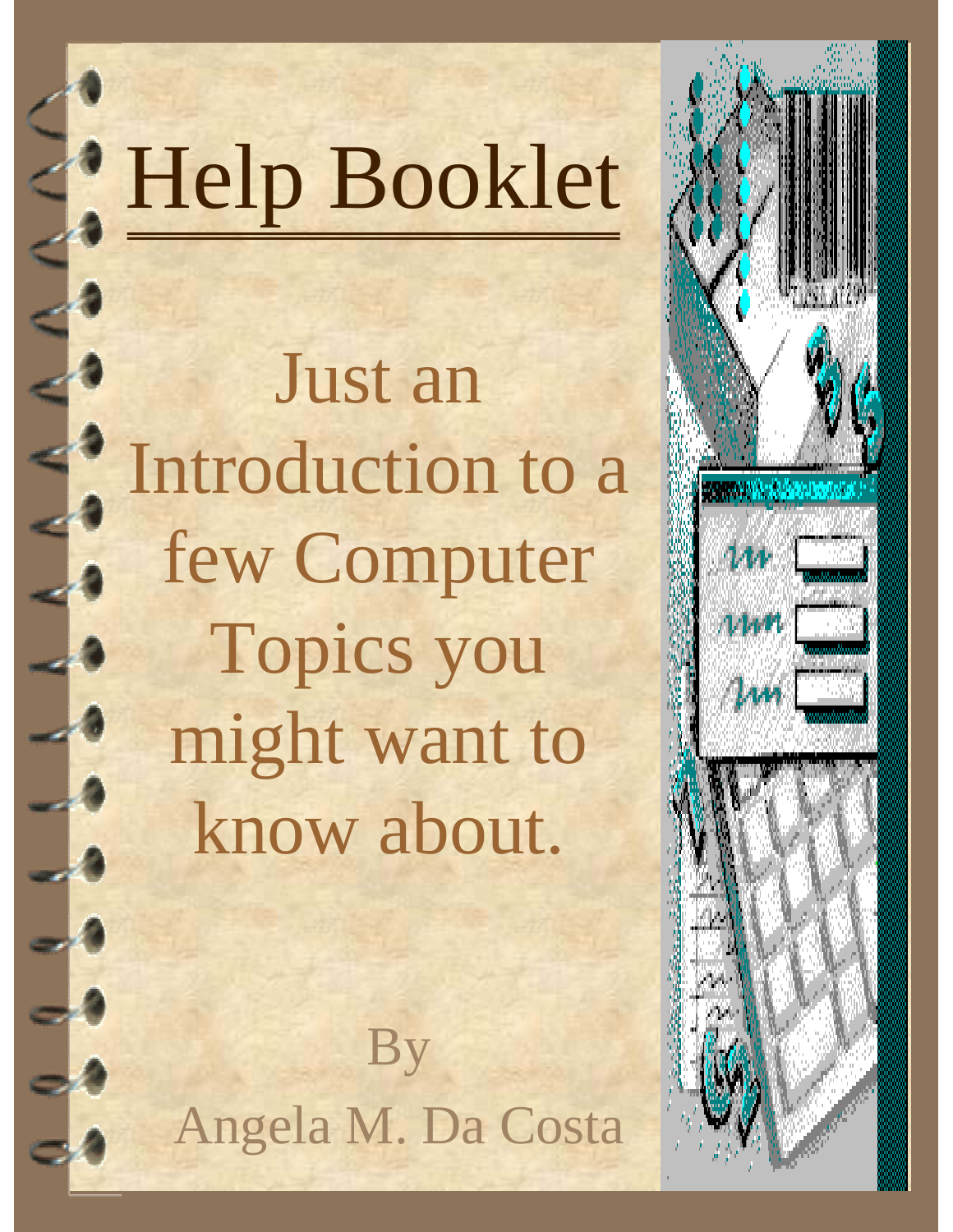## **Help Booklet**

## **Just an Introduction To a few Computer Topics You might want to know about.**



**By** 

## **Angela Da Costa**

## **2nd Edition**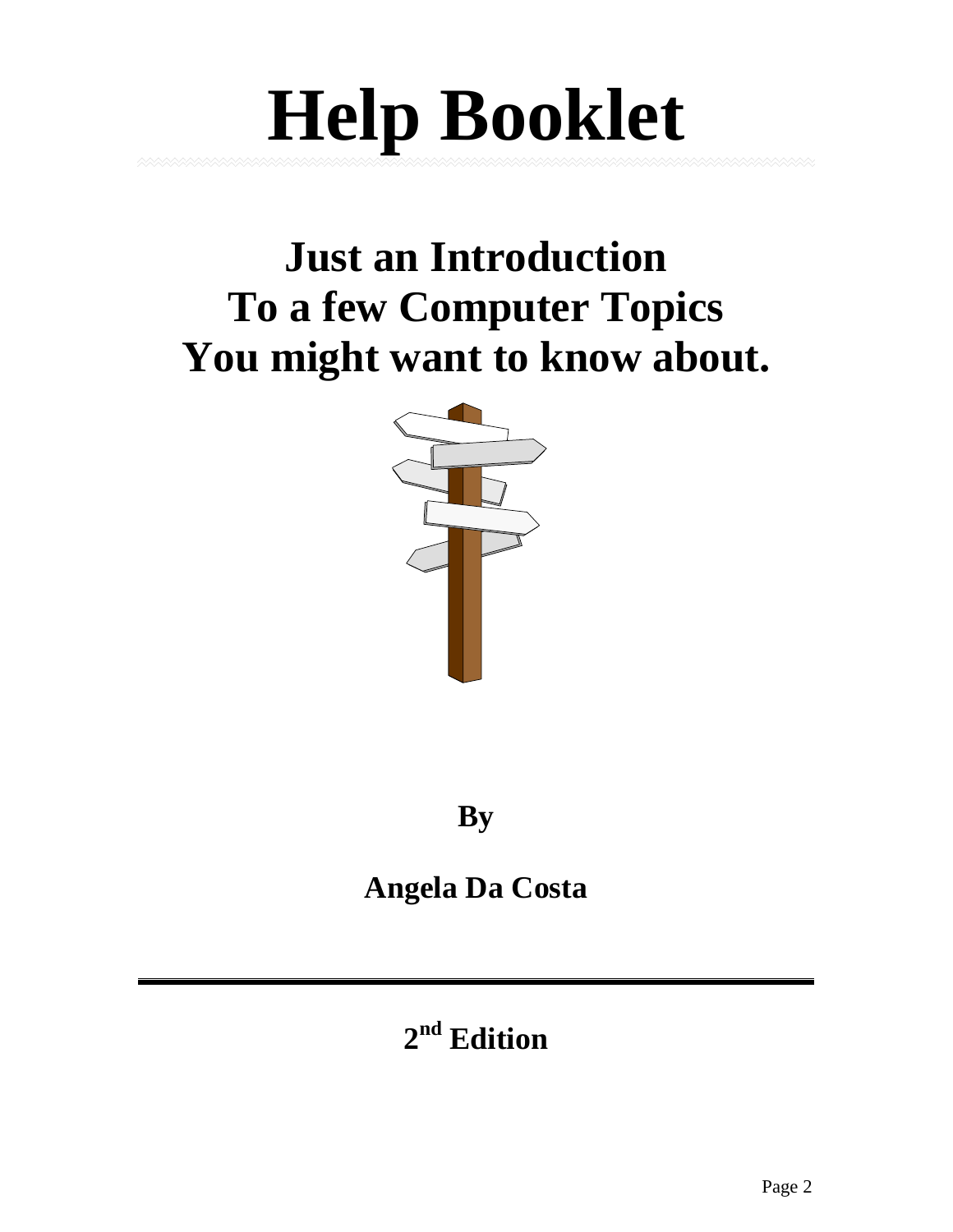#### **Angela Da Costa Penn Hills, PA 15235-2615**

This booklet was put together at CCAC- Boyce Campus. Some pages were printed at CCAC- Boyce Campus with a heavy cover stock paper or glossy sheet. The majority of the copy work was done at Mailboxes Inc. in Penn Hills Shopping Center at an extreme discount.

Binding of this document was by Angela Da Costa.

#### **Help Booklet**

Just an Introduction To a few Computer Topics You might want to know about.

Copyright © January 1999 Angela Marie Da Costa Previous Copyright - October 1998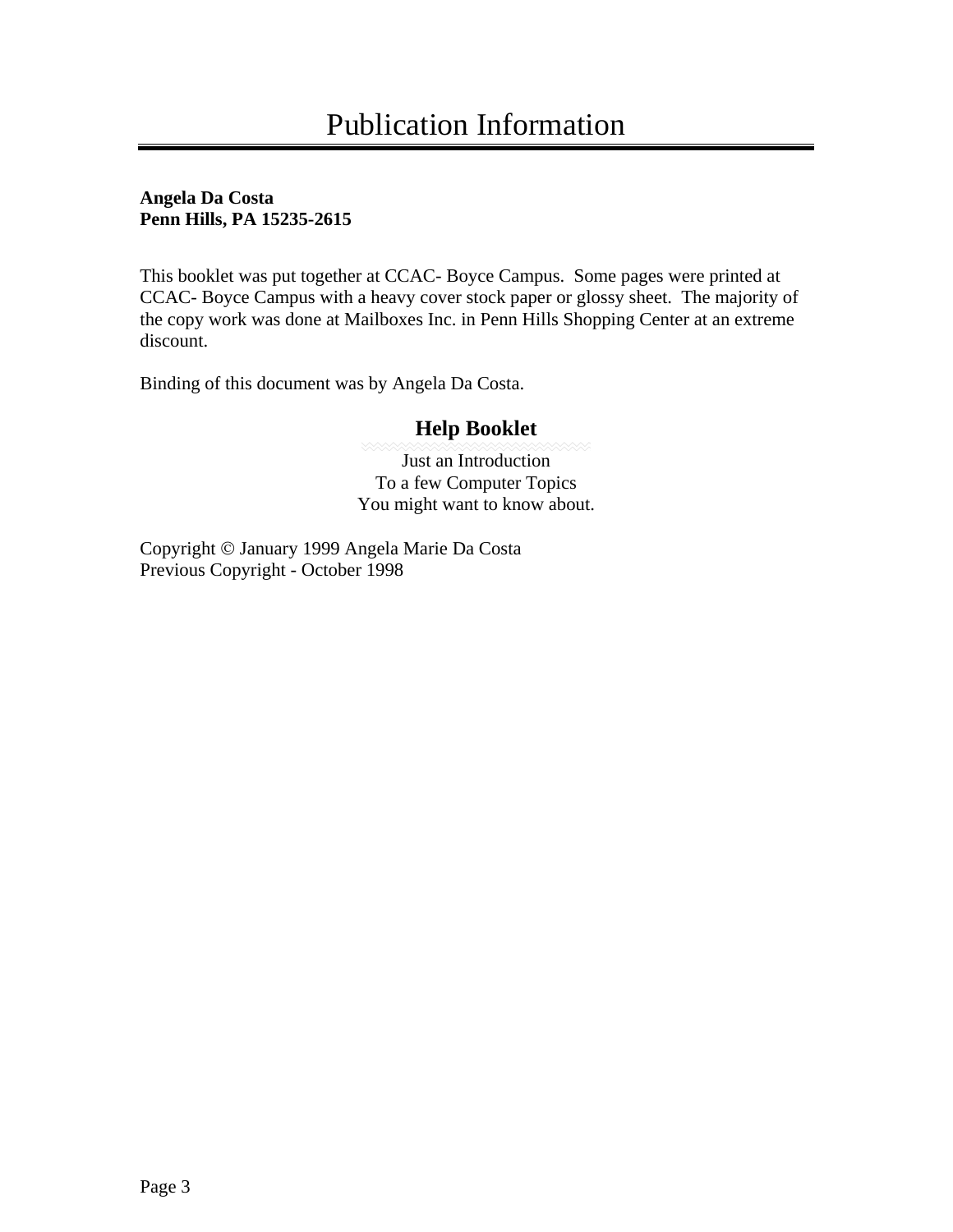## **Table of Contents**

| <b>TOPIC</b>                                             | <b>PAGE</b>    |
|----------------------------------------------------------|----------------|
| Cover                                                    | 1              |
| Cover Page                                               | $\overline{2}$ |
| <b>Publication Information</b>                           | 3              |
| Table of Contents                                        | $\overline{4}$ |
| <b>Getting Started</b>                                   | 5              |
| <b>Floppy Disks</b>                                      | 5              |
| <b>Helpful Hints</b>                                     | 6              |
| The Internet                                             | 7              |
| Help!                                                    | 8              |
| <b>A Few Shortcuts</b>                                   | 9              |
| NotePad, NotePad+ and WordPad                            | 10             |
| Cut & Paste                                              | $11 - 12$      |
| Turning Internet images into wallpaper for your computer | 13             |
| Removing a shortcut from your Documents List             | $14 - 15$      |
| Deleting a File shortcut                                 | 16             |
| Making a Back-up Copy of your Disk                       | 17             |
| Glossary                                                 | 18             |
| Index                                                    | 19-20          |
| Feedback Fax Sheet                                       | 21             |
| <b>Blank Sheets For Notes</b>                            |                |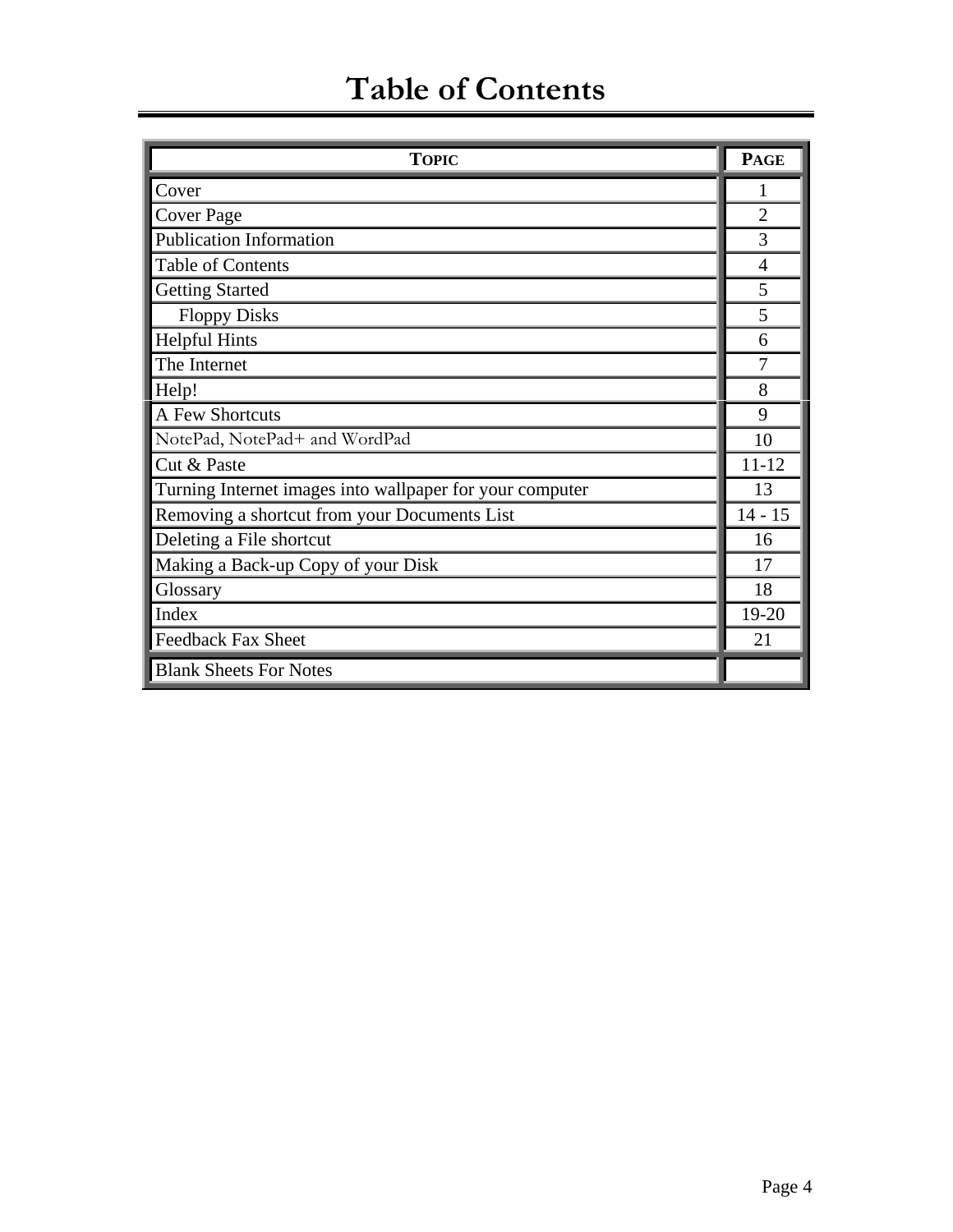## **Getting Started**

This is by no means a complete guide. These are just a few things I think that might be helpful.

The Systems' Administrator is the person who sets all of the settings for the system you are working on and generally they can tell your what you have available to use on your system. For the most part I believe you have networked printers and resources much like here at CCAC. Your system in general has Windows 95. Windows 95 is your **operating system**. It seems that you have a lot of the basic stuff like NotePad, Paint and a few other things that have been added to your system that are specific to your company.

Just some basic things that are generally connected to a computer are a monitor, keyboard, mouse, and printer (external hardware). On the inside of you system you have a modem card (for your Internet, faxing, email systems, etc.…), video card which is what your monitor uses, sound card (which I do not believe is in your system), and other cards. The other cards are there to connect your printer; scanners; video capturing devices; etc.… and which are used in upgrading a system. You also have the all-important Floppy disk.

#### **Floppy Disks**

The floppy is also known as a 3 and 1/2-inch floppy drive. In the old days personal computers used a 5 and 1/2-inch floppy that was literally floppy hence the term floppy disk or floppy drive. Today the 3.5" disks can store 1.44MB of information. Most of the floppy's today are Double sided/Double Density disks that do store 1.44MB but there are the Single Sided/Single Density disks that only store 720KB. The only reason I mention this is because if you are reformatting an old disk and it doesn't seem to be working, it could just be set to format the wrong size.

Your Floppy is very important because you will probably want to keep most of your information on Floppy. If you click [**Start**], click [**Programs**] then click [**Windows Explorer**] it will bring you to your **file management system**. Below is a picture of Window explorer with the options you get when you RIGHT click you're A drive.

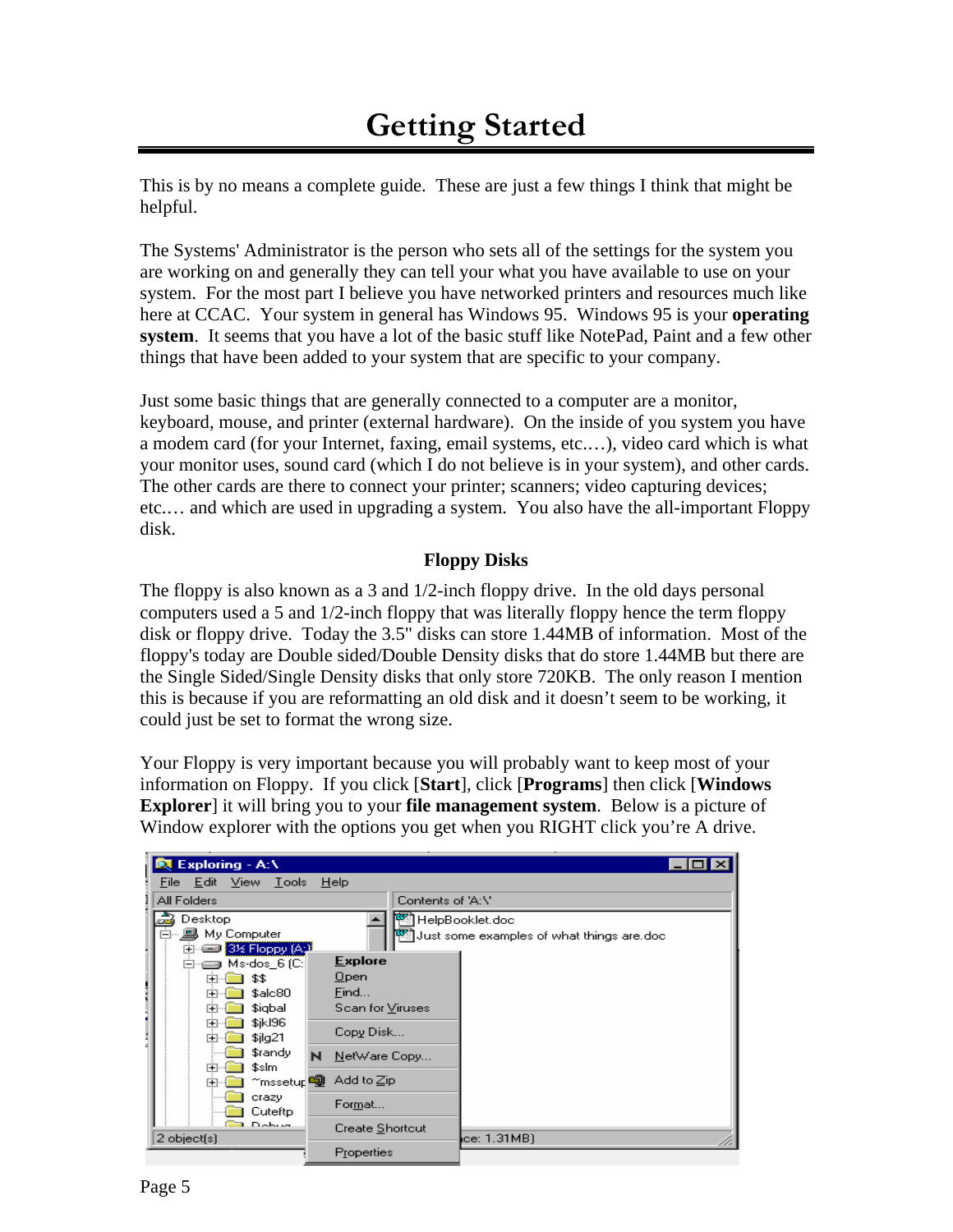If you think you have made a mistake STAY CALM!! Sometimes you can fix the problem if you don't go any further. Because, thanks to my favorite option, the UNDO, you can undo your last action. NOT ALL Software has an undo option or if they do they may not be like MS Word where you can undo a long series of formatting or typing. You can only use undo on the current document / object you are working on, once you close that file you can not undo the changes through an undo button. Below is what an undo button can look like. You can also find the option usually under the Edit menu.



If you are not sure what your different buttons do you can let your mouse do the talking. When I write web pages I try to label the images because a person browsing the internet can just place the mouse arrow over an image and get an ALT Tag description of the item. You can do the same with most software. Take your mouse and point it to something on the screen you are curious about and if you give it a moment or two it will tell you what that button is. See Examples below:





If you notice the one that looks like it is raised is the right align while the one selected appears depressed.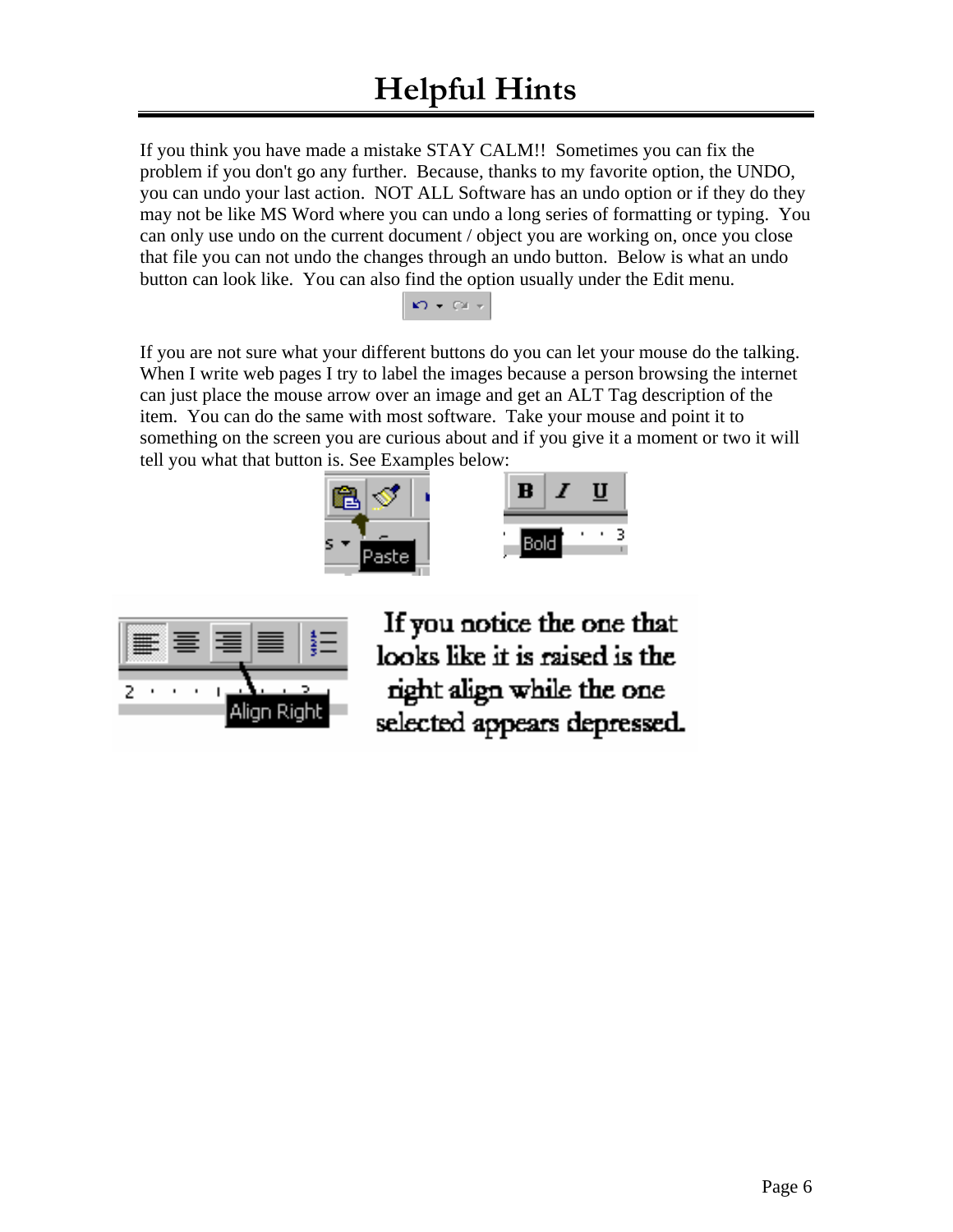## **The Internet**

| <b>Way Film Page Survey - Netscape</b>                                                                   | $  E $ $\times$                                                      |
|----------------------------------------------------------------------------------------------------------|----------------------------------------------------------------------|
| Edit View Go Communicator Help<br>File                                                                   |                                                                      |
| m4 annum<br>Home<br>Reload<br>Search<br>Guide<br>Forward<br>Back                                         | a<br>Print<br>Stop<br>Security                                       |
| Bookmarks & Location: http://www.geocities.com/FashionAvenue/1217/geosurvey.html                         |                                                                      |
| 网 Internet 6 New and Cool 6 Look Up                                                                      |                                                                      |
| suggeshons please come oack and visit the page to see if I have thed to incorporate any of your          |                                                                      |
| suggestions.                                                                                             |                                                                      |
| Thank you for taking the tir                                                                             | www.geocities.com - [JavaScript Application]<br>e and making it more |
| user friendly.                                                                                           | Good By and Thank you for taking my survey!                          |
| Sincerely,                                                                                               | öκ.                                                                  |
| Angela M. Da Costa                                                                                       |                                                                      |
|                                                                                                          |                                                                      |
| Text Boxes                                                                                               |                                                                      |
|                                                                                                          | A JAVA Script                                                        |
| Your Name:                                                                                               | Alert Box                                                            |
| Email:                                                                                                   |                                                                      |
| Reading file                                                                                             | 6P.<br>-52<br>- 12                                                   |
| <b> 過Start  </b>   竅 Pitt    籐 Fi   冒 Un   冒 Cd   Q Ex   ❷ Ma  冒 Un   Save    <i>■</i> de   <i>■</i> unt | 11:31 AM                                                             |

Just some examples of what things are. Above I have the text boxes labeled and an Internet JAVA alert box labeled. When an alert box is being created anything can appear in your alert box. As you can see above it is not a preformatted message. I typed the word bye incorrectly, instead of Good Bye I typed Good By.

 Which brings me to my next point. Not everything you read on the Internet is accurate. The sources that are generally more legitimate and accurate tend to be the news organizations, the medical journal publications, the colleges are also a good source of hard to find research on current issues from apples to zinc. Government sites and national well known establishments / companies that have good longstanding reputations are also a good source, but even that is no guarantee.

Take everything with a grain of salt and hope for the best. The Internet can still be a wonderful tool for research and relaxation. Think of the Internet as the worlds' largest library.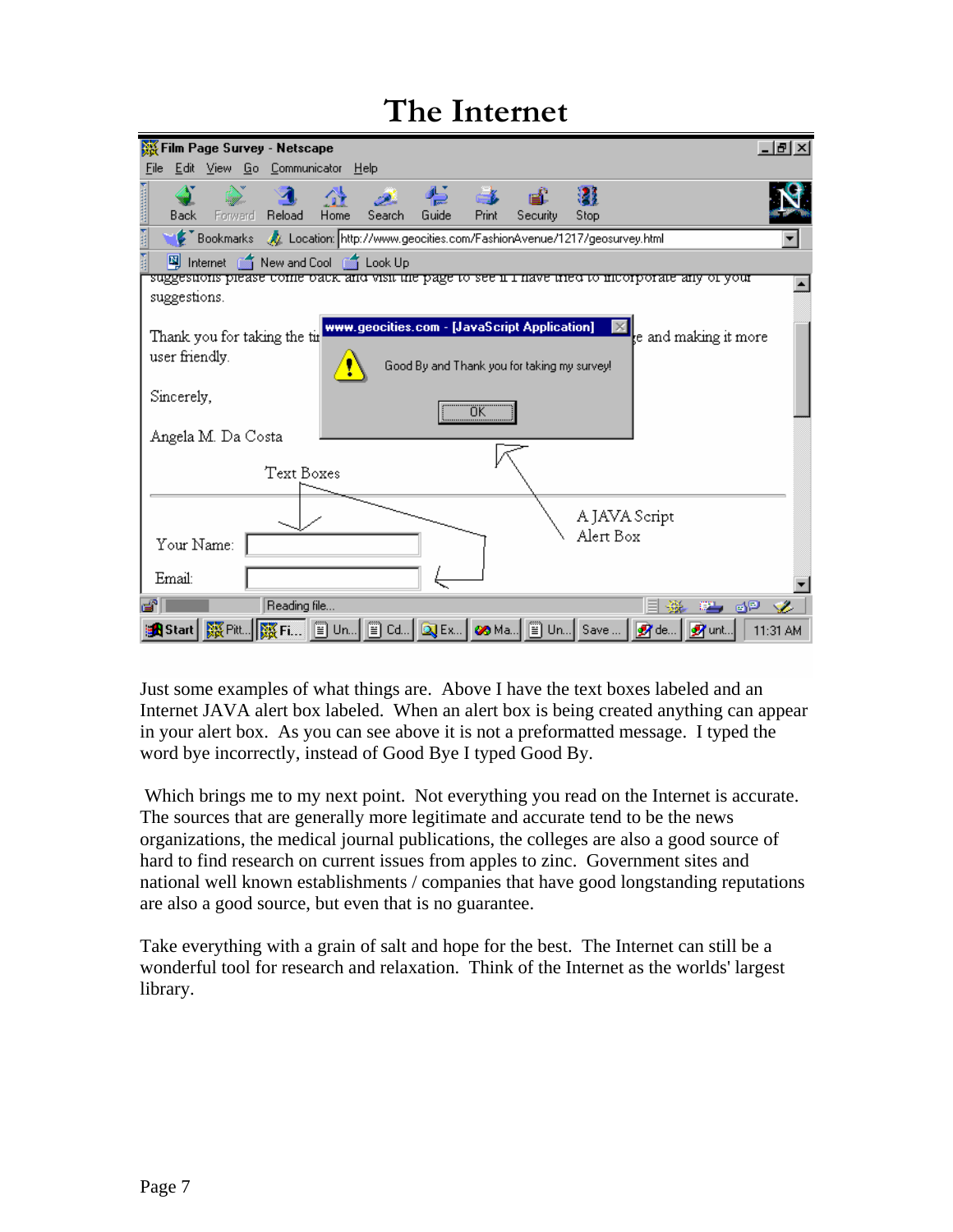Ctrl + Alt + Delete, clicked simultaneously only once can help you shut down one program at a time that you are running, it can also help you shutdown your system if you can not get to the Start button.

- $Ctrl + B$  Bold
- $Ctrl + C$  Copy
- $Ctrl + V$  Paste
- $Ctrl + X$  Cut
- $Ctrl + Y$  redo undo
- $Ctrl + Z$  Undo
- One way to find more:

Next to your menu options is usually a shortcut to your right.

|        |                                       | <u>File Edit View Tools Help</u> |               |
|--------|---------------------------------------|----------------------------------|---------------|
| All Fc | Undo Delete                           |                                  |               |
| 叠り     | Cut                                   |                                  | Ctrl+X        |
|        | Copy                                  |                                  | $C$ tr $ +C $ |
| Ŀ<br>G | Paste                                 |                                  | ∩rl+V         |
|        | Paste Shortcut                        |                                  |               |
|        | Select All<br><b>Invert Selection</b> |                                  | Ctrl+A        |

As you can see the Paste option under the Edit Menu has  $Ctrl +V$  next to it.

One other thing you may notice is that the Cut and Copy options are gray, that means they are not available to use at this time but when they become available they will be like the <u>P</u>aste, the Undo, Delete and the others.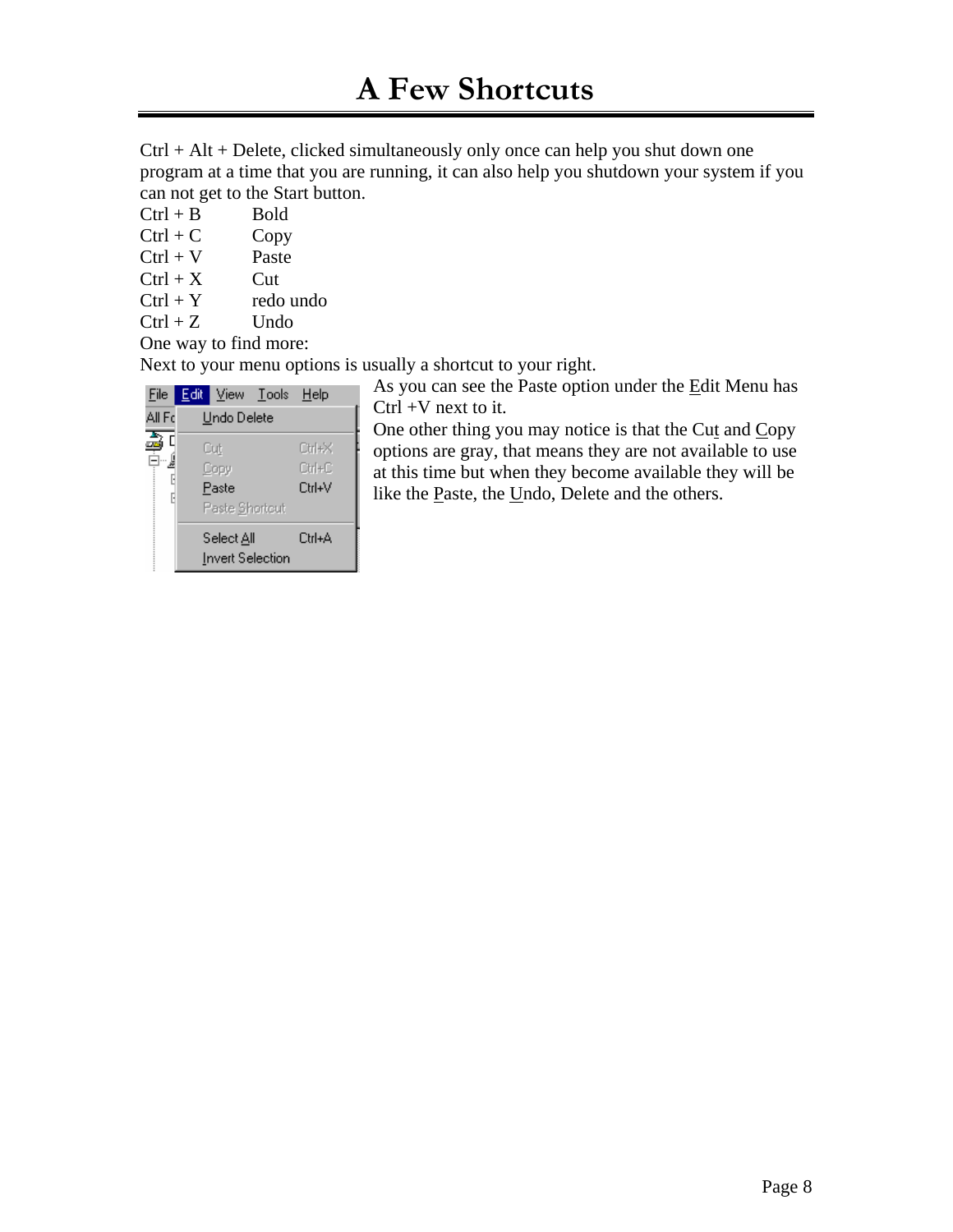Generally every program is equipped with a help menu option. The Help option is usually the last option to your right at the top. You can also push the  $Alt + H$  to get the help menu to appear in a lot of programs.

This will be your best option. Help can be not as helpful as you would like but if you keep typing in different words that are related to what your are seeking you can get some help.

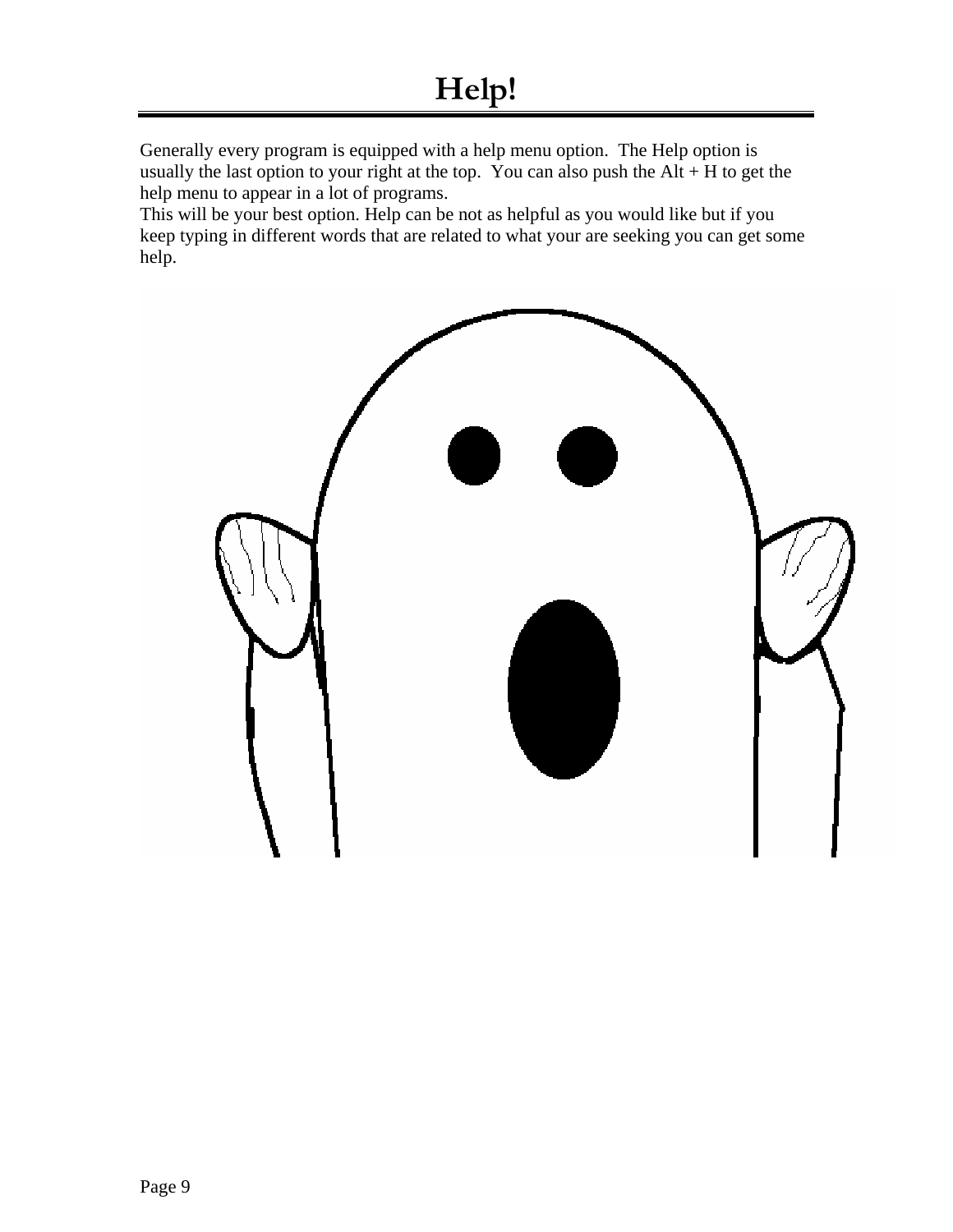## **NotePad, NotePad+ and WordPad**

| <b>W Microsoft Word - Document5</b>                                                                                                                                          | <u>니레지</u>  |
|------------------------------------------------------------------------------------------------------------------------------------------------------------------------------|-------------|
| 网<br>N NotePad+                                                                                                                                                              | <b>LOB!</b> |
| $Q$ ptions<br>He<br>File                                                                                                                                                     |             |
| $D[\mathcal{B}]\boxplus$<br>3 电电<br>马<br>$\phi_0$<br>$\mathbb{A}$ $\mid$ $\mathbb{A}$ $\mid$ $^{\text{i}}$ $_{\text{i}}$<br>$\equiv$<br>Nor<br>$\frac{1}{2}$<br>$\mathbb{E}$ |             |
| ۰                                                                                                                                                                            |             |
| L                                                                                                                                                                            |             |
| LO.                                                                                                                                                                          |             |
|                                                                                                                                                                              |             |
|                                                                                                                                                                              |             |
|                                                                                                                                                                              |             |
| مە                                                                                                                                                                           |             |
|                                                                                                                                                                              |             |
|                                                                                                                                                                              |             |
|                                                                                                                                                                              |             |
| r.                                                                                                                                                                           |             |
|                                                                                                                                                                              |             |
|                                                                                                                                                                              |             |
| $\equiv$ $\Box$<br>Ø<br>At 6.1"<br>Col <sub>13</sub><br>2/2<br>Ln 22<br>REC<br>TRK<br>EXT<br>OVR.<br>Page 2<br>Sec 1<br>WPH                                                  |             |
| W Microsoft Word - Document5   段 GeoCities File Manager - F   RI NotePad+<br>s <mark>d</mark> Start                                                                          | $1:01$ PM   |

Notepad is like having a blank sheet of paper. It is very basic and can only hold so much data, which was where WordPad used to pick up. WordPad could open text documents that were extremely large. There is a new word editing software, which I have only seen on the CCAC's computers, that seems as if it is a combination of the two programs.

If you just want to write, "To Do" notes, or copy text for another use, using notepad is a great way to save computer resources. The more that you run on your computer the slower it is going to work, and if you are running on a networked computer system in some ways it will be faster but in others it will be slower. For instance in a network if you are on the Internet it can be slower when there are a lot of people on the system.

NotePad is not considered a word-processing application like WordPad. Note pad can be a good way for programmers to edit programming text because NotePad can save in the text format (Filename.txt) but it can (if the **all files \*.\*** is selected in the **Save as Type** option) be used to save web documents (WebText.html or WebText.htm). There are many advantages to using NotePad for simple to complex uses. WordPad is a good word-processor for those who don't have any particular software, but it is limiting if you want to do major formatting of your document.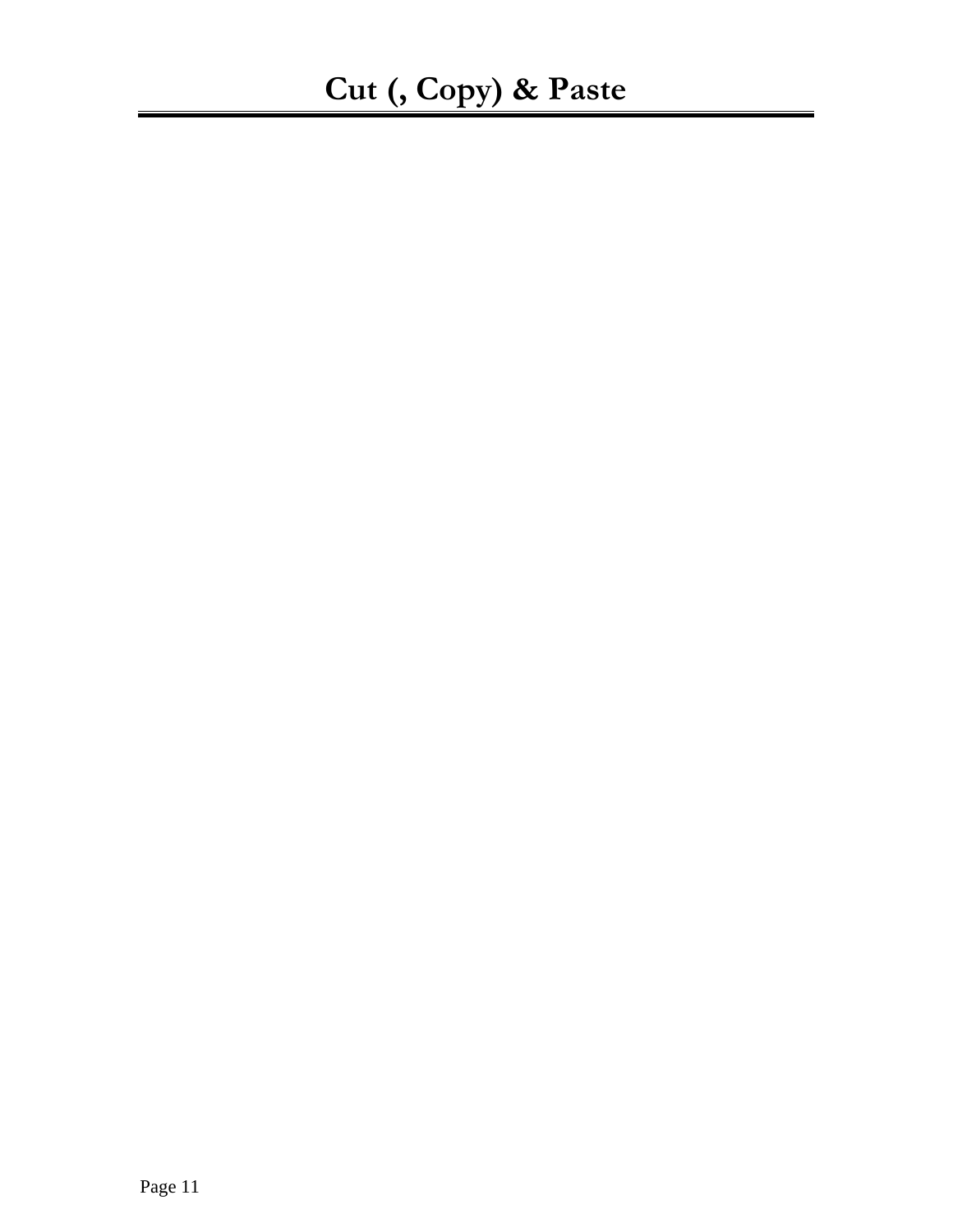### **Cut (, Copy) & Paste (Continued)**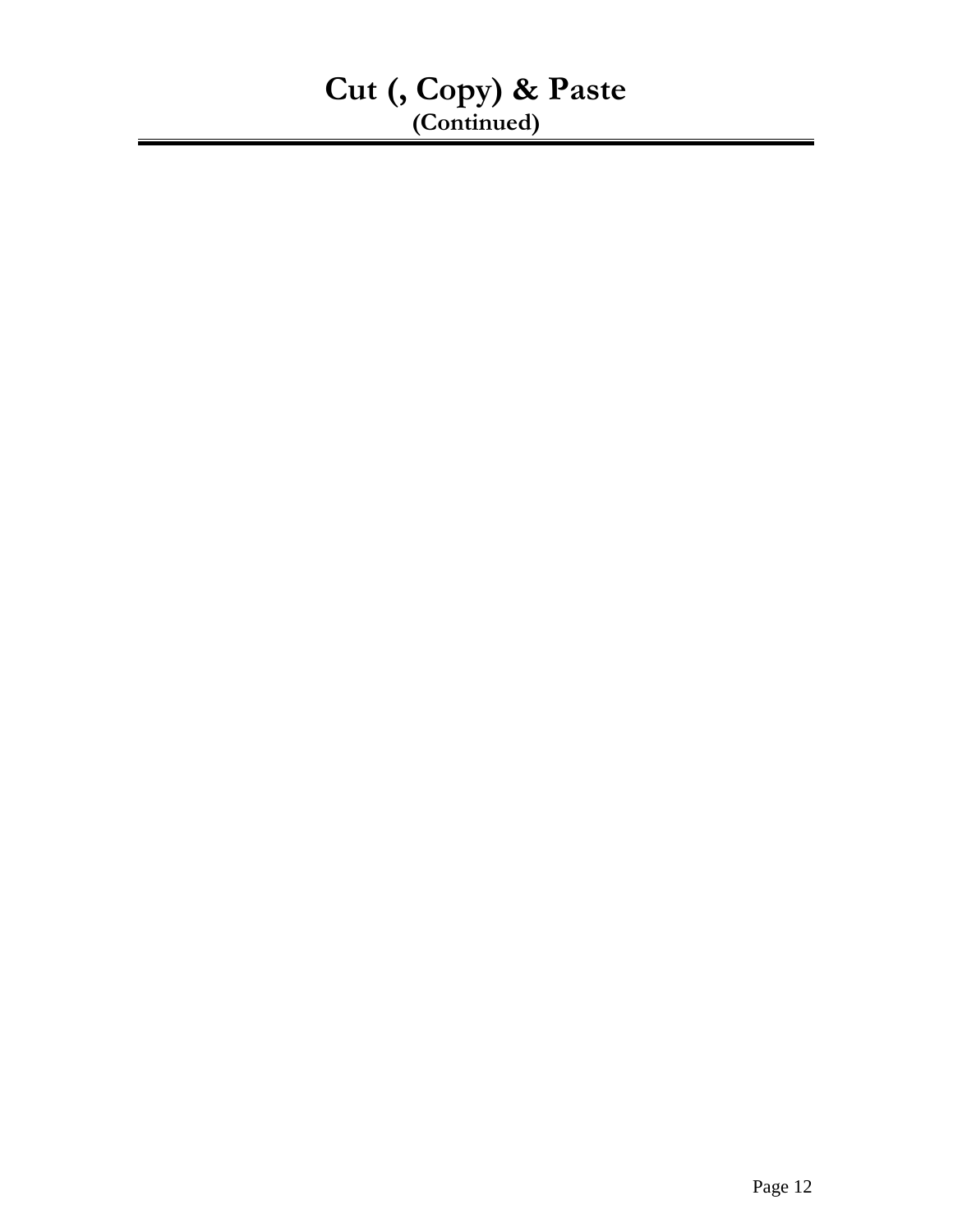## **Turing Internet images Into wallpaper for your computer**

| ※ Disney.com -- D-Cards - Netscape                                                                                                                                                                                   |                                                               |                              |                        |                                                                      |                                                                 |                                   |   |                                     |   | - [원]    |
|----------------------------------------------------------------------------------------------------------------------------------------------------------------------------------------------------------------------|---------------------------------------------------------------|------------------------------|------------------------|----------------------------------------------------------------------|-----------------------------------------------------------------|-----------------------------------|---|-------------------------------------|---|----------|
| File<br>Edit<br>-Go<br><b>View</b>                                                                                                                                                                                   | Communicator                                                  | Help                         |                        |                                                                      |                                                                 |                                   |   |                                     |   |          |
| m4 annium<br>Back<br>Forward                                                                                                                                                                                         | Home<br>Reload                                                | Search                       | Guide                  | Print                                                                | Security                                                        | u<br>Stop                         |   |                                     |   |          |
| Bookmarks                                                                                                                                                                                                            | // Location: http://www.disney.com/Features/Dcards/index.html |                              |                        |                                                                      |                                                                 |                                   |   |                                     |   |          |
| $\lambda$ Instant Message $\,\lambda\!\!\!\!\!\lambda\,$ Instant Message $\,\lambda\!\!\!\!\!\lambda\,$ Instant Message $\,\Xi\!\!\!\!\!\!\!\!\!\!\!\beta\,$ Members                                                 |                                                               |                              |                        |                                                                      |                                                                 | 图 WebMail                         | 團 | Connections                         | 團 | BizJourr |
| <b>BLAST</b><br><b>Movies</b><br><b>Walt Disney World</b><br><b>Disney Channel</b><br><b>Computer Software</b><br><b>Disneyland</b><br>Home Video<br><b>TV Shows</b><br>Music<br><b>Books</b><br><b>Radio Disney</b> | <b>Disasp.com</b><br>family                                   | <b>SAM REA</b>               |                        | <b>Back</b><br>Forward<br>Reload<br>Stop<br>View Source<br>View Info | <b>C.A.R.D.Q</b><br>Open in New Window<br>Open Link in Composer | View Image (CharacterCardbug.gif) |   | ly loves<br>aracters!<br>is month's |   |          |
| <b>Disney Cruise Line</b><br><b>Musical Theatre</b><br><b>Disney Vacation Club</b><br>Art & Collectibles<br><b>Club Disney</b><br>D.A. Kids' Magazine                                                                | Fornity com                                                   | <b>Disney</b><br>Web Carde   | Pools<br><b>Agre H</b> | Add Bookmark<br>Send Page<br>Save Link As                            | Set As Wallpaper<br>Save Image As                               |                                   |   | Card to<br>ids and<br>ily.<br>here. |   |          |
| Use this image as wallpaper<br><b>B</b> Start   <b>Ba</b> Disney.com …                                                                                                                                               |                                                               | <b>My Microsoft Word - F</b> |                        |                                                                      | Copy Link Location<br>Copy Image Location                       |                                   |   | - File Ma                           |   | 6:44 PM  |

If there is an image you see that you like, you can turn it into your wallpaper by taking your mouse and **right** click the image. The above drop down menu will appear. From your list of options you will see **Set As Wallpaper**. You can also use this menu to save an image you like, with **Save Image As….**

One suggestion I can make to you is test each option if it interests you.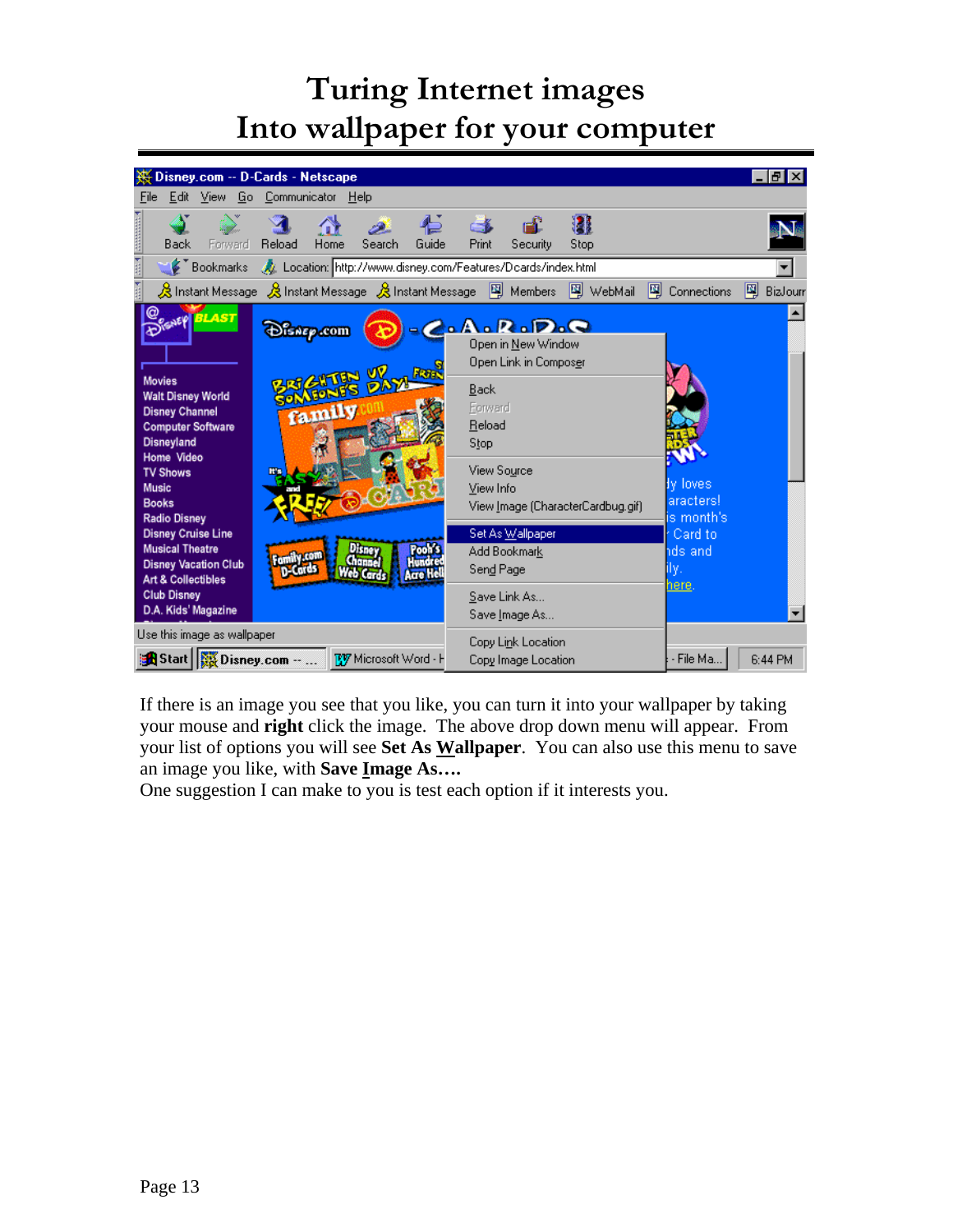## **Removing a Shortcut From your Documents list**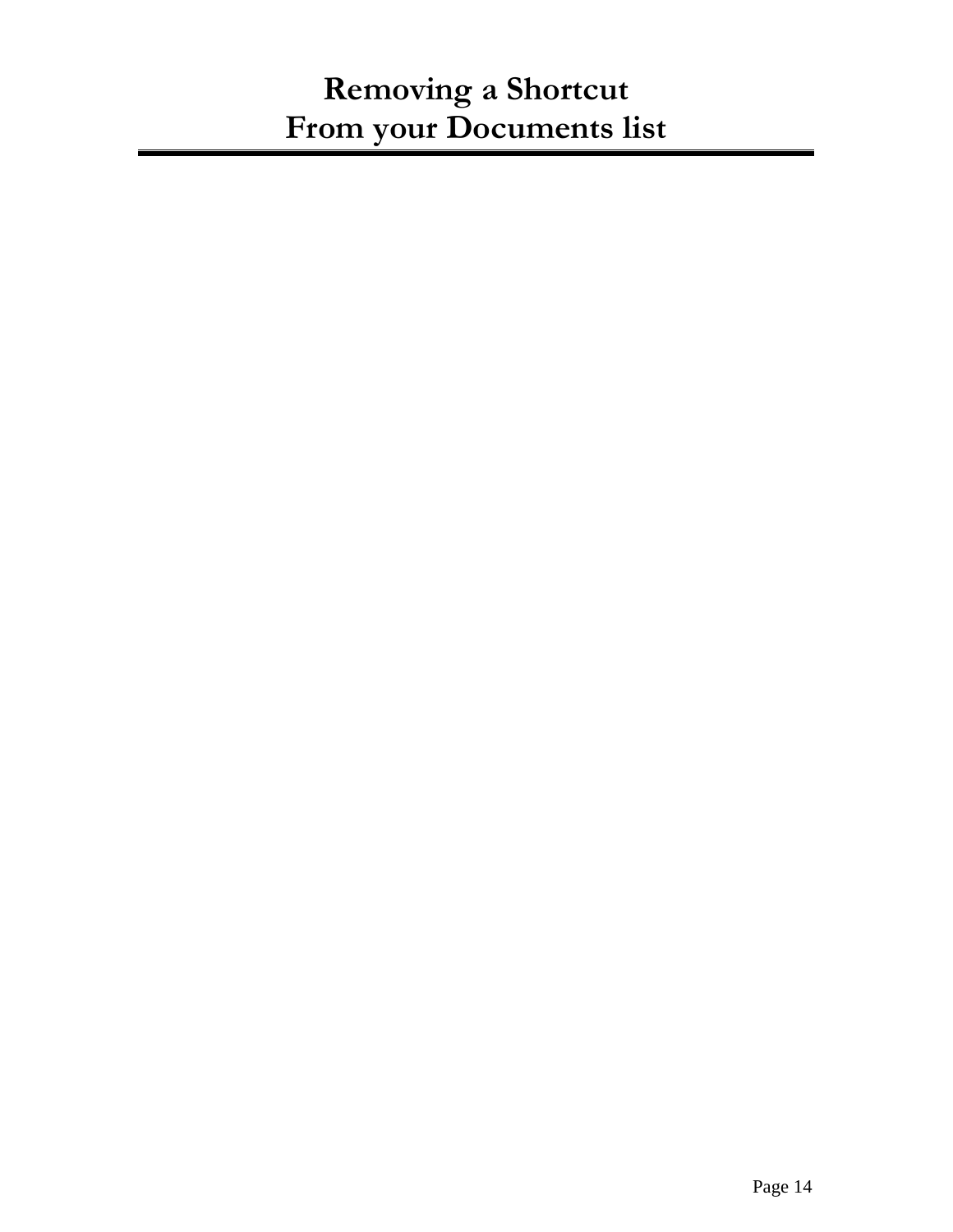## **Removing a Shortcut From your Documents list (Continued)**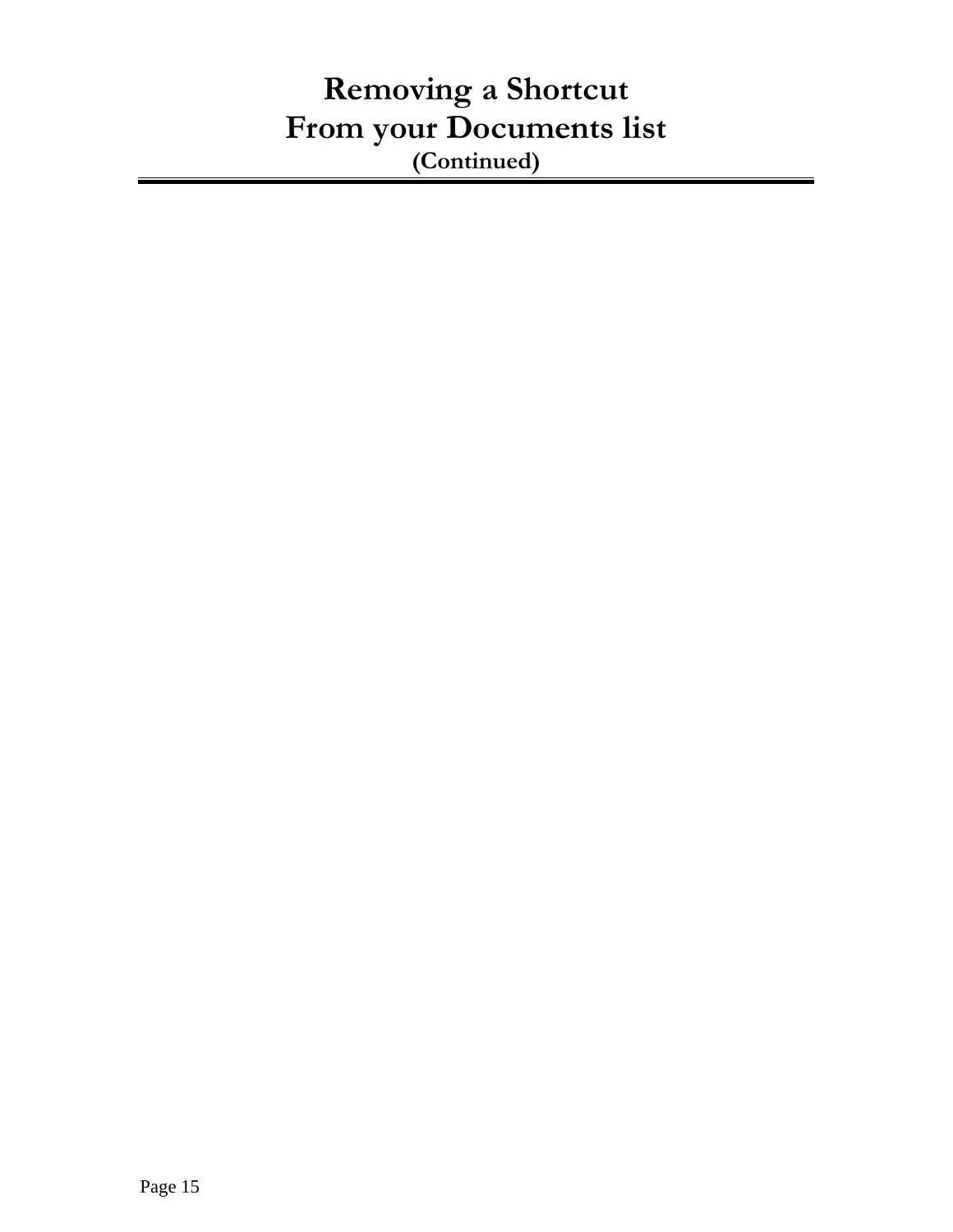## **Removing a Shortcut From your Documents list**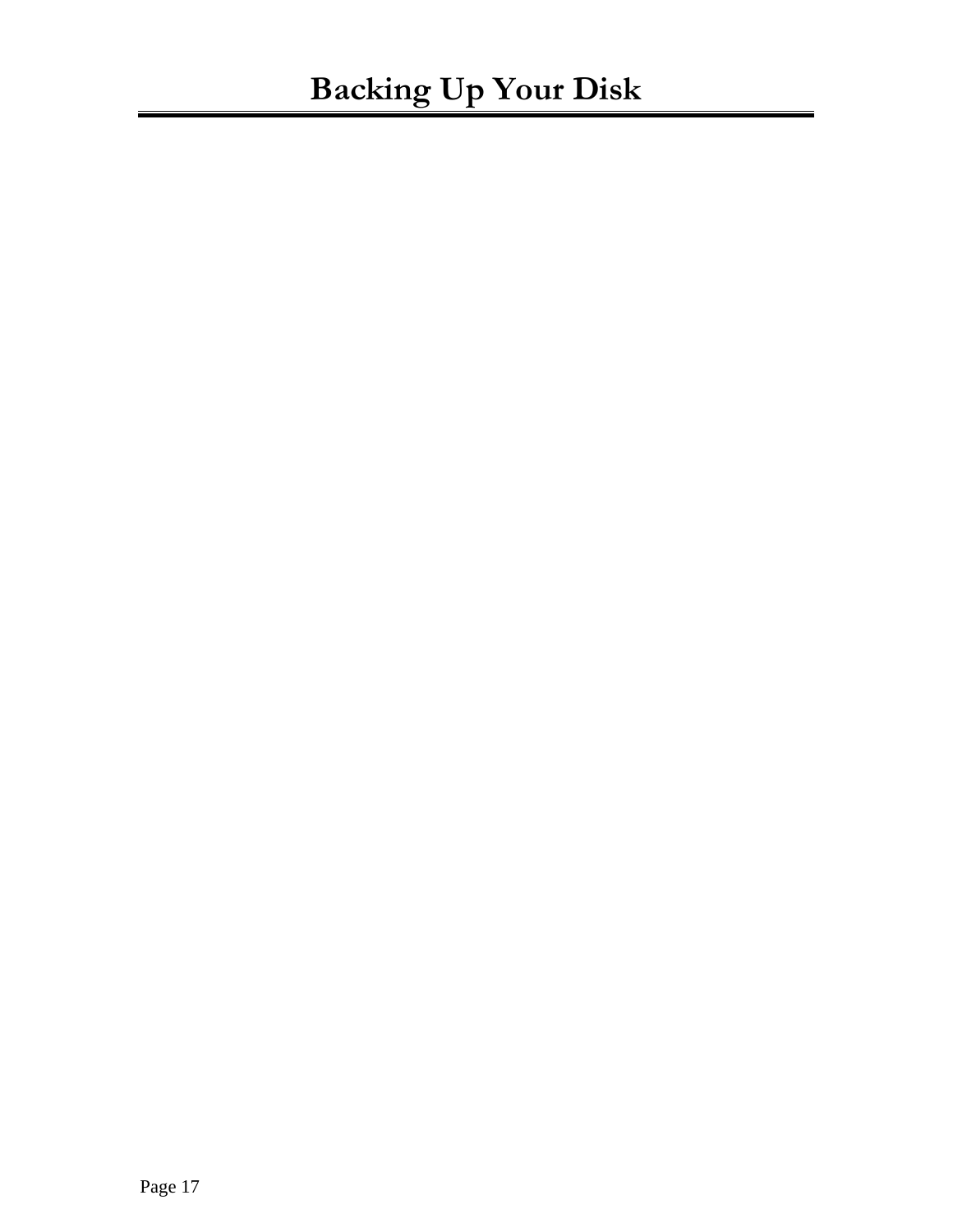| <b>Extension, file -</b>        | The file extension is a way to identify the type of file you have.                                                                                                                |      |  |  |  |
|---------------------------------|-----------------------------------------------------------------------------------------------------------------------------------------------------------------------------------|------|--|--|--|
|                                 | <i>Examples:</i>                                                                                                                                                                  |      |  |  |  |
|                                 | Text document                                                                                                                                                                     | .txt |  |  |  |
|                                 | MS Word documents                                                                                                                                                                 | .doc |  |  |  |
|                                 | WordPerfect documents                                                                                                                                                             | .wpd |  |  |  |
|                                 | Bitmap images                                                                                                                                                                     | .bmp |  |  |  |
|                                 | <b>JPEG</b> (Joint Photographic Expert Group)                                                                                                                                     | .jpg |  |  |  |
| <b>File Management System -</b> |                                                                                                                                                                                   |      |  |  |  |
|                                 | This is where you can delete, copy, paste, view, and alter your<br>files.                                                                                                         |      |  |  |  |
|                                 | <b>Operating System</b> - Generally your operating system is the platform your computer<br>works on. Examples are Windows95, Windows98, Windows NT<br>DOS, UNIX, O/S 2 and Linux. |      |  |  |  |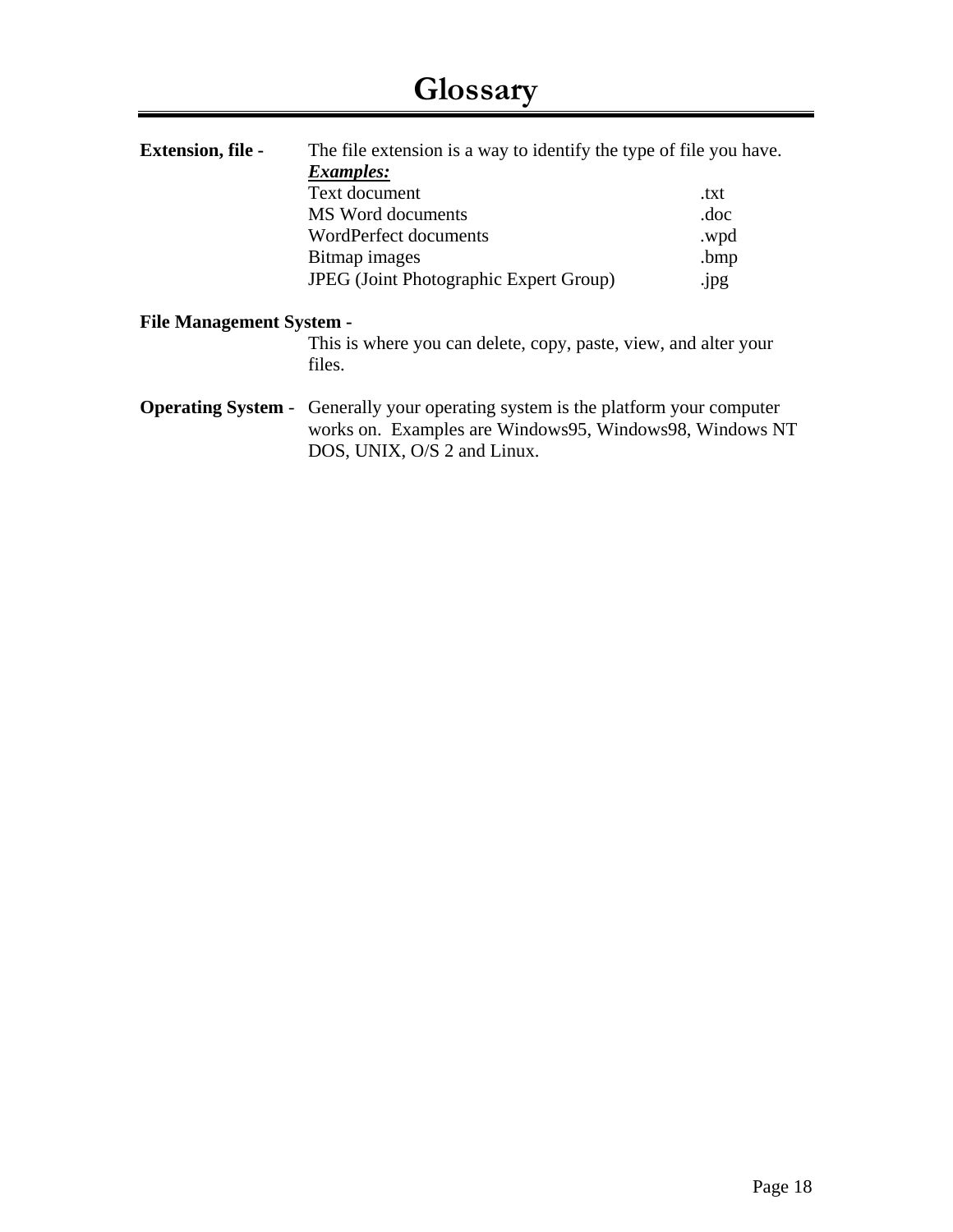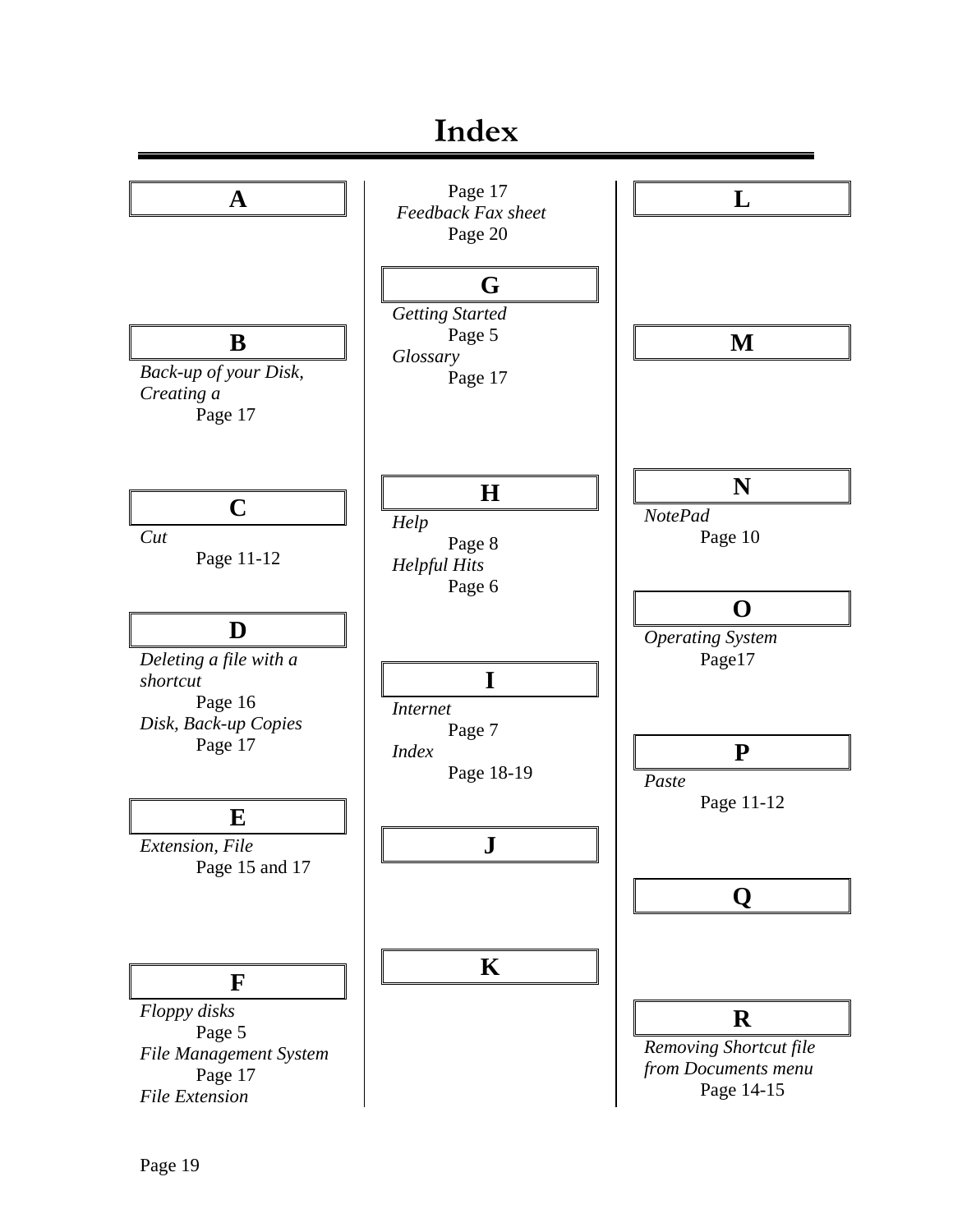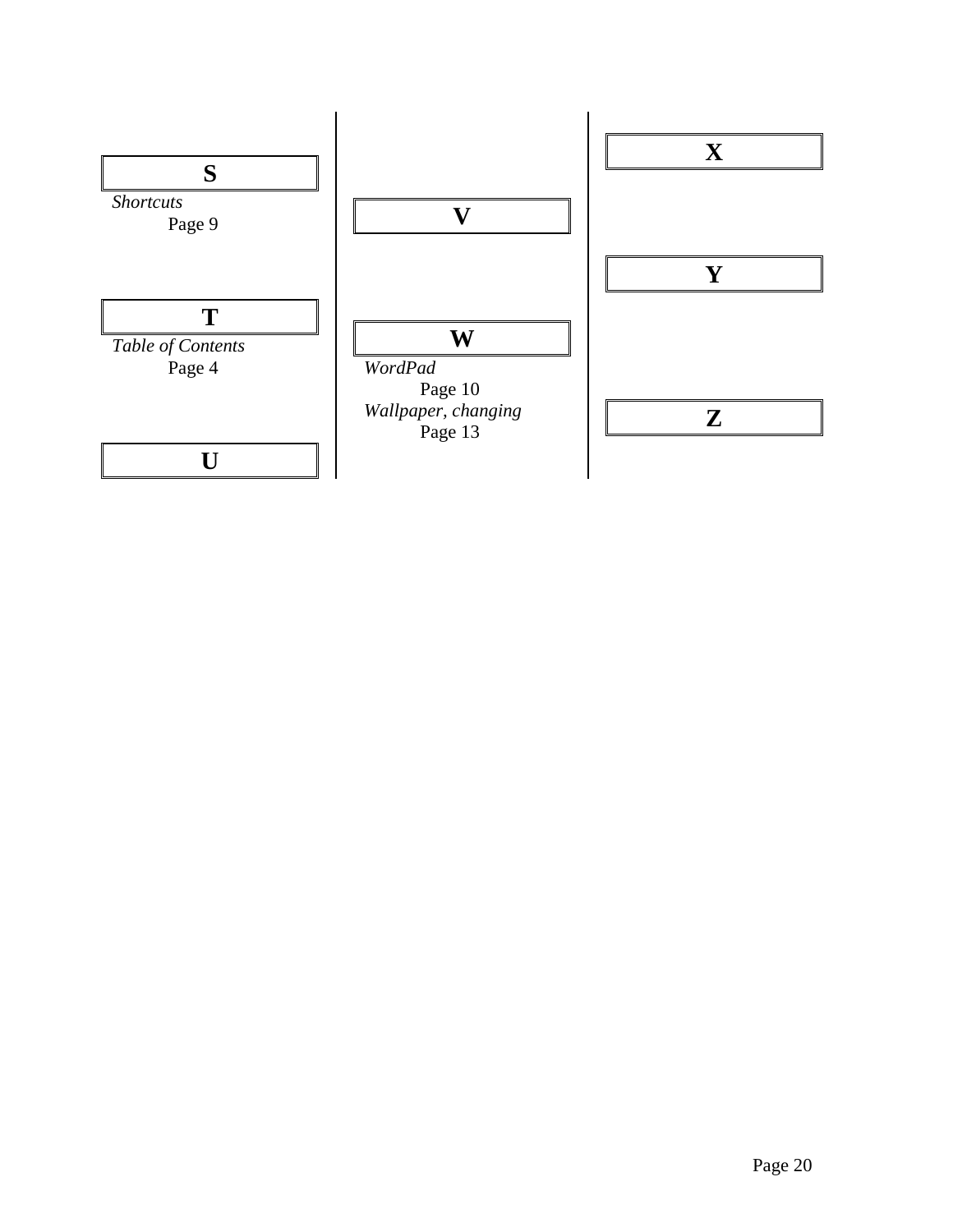## FEEDBACK FAX SHEET

Angela Da Costa To:

 $(412)$  795-7620 Fax:

| From:<br>Phone:<br>Fax:<br>Extension: |  |  |  |
|---------------------------------------|--|--|--|
| Terms to Define:                      |  |  |  |
|                                       |  |  |  |
|                                       |  |  |  |
|                                       |  |  |  |
|                                       |  |  |  |
| Other Stuff:                          |  |  |  |
|                                       |  |  |  |
|                                       |  |  |  |
|                                       |  |  |  |
|                                       |  |  |  |